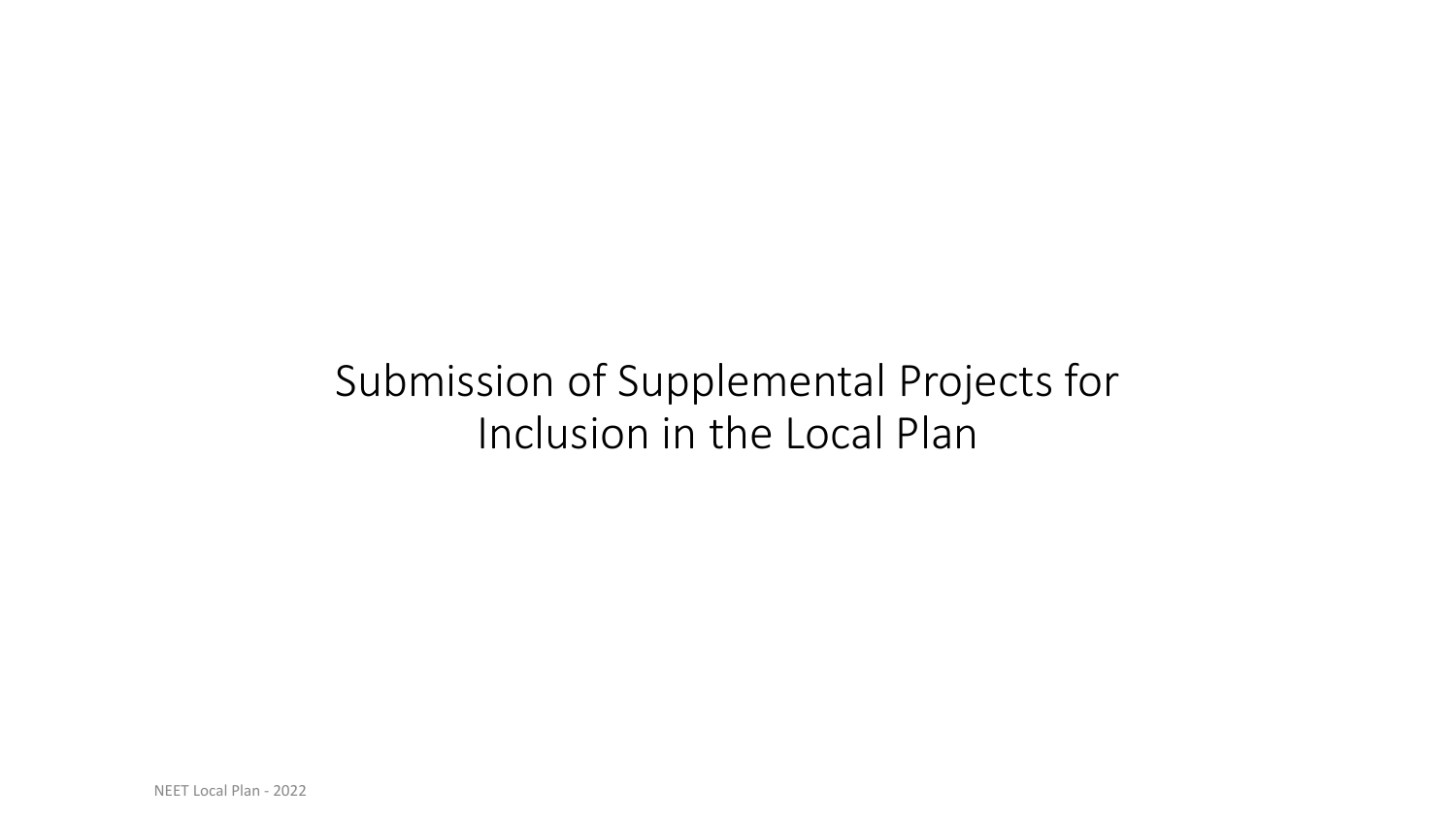

# **NEET MA IN Rebuild : PJM Supplemental Project ID s2631**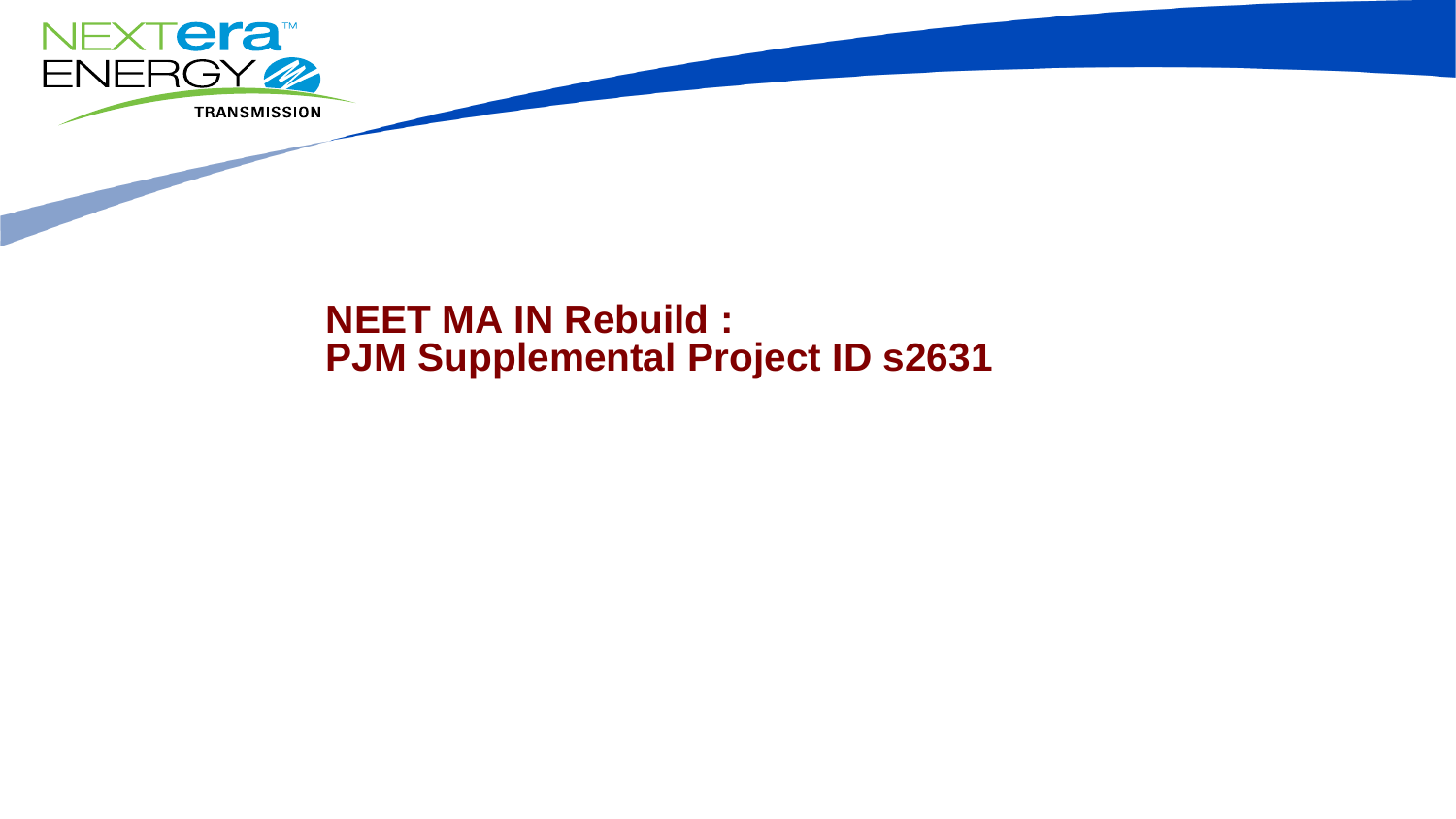## **NEET MA IN Transmission Zone M-3 Process Indiana**

# **Need Number:** NEET-2021-02

**Process Stage:** Submission for Supplemental Project for inclusion in the Local Plan December 3, 2021

# **Previously Presented:**

Needs Meeting 02/09/2021, 5/11/2021

Solutions Meeting 08/10/2021

# **Project Driver:**

Equipment Material Condition, Performance and Risk

# **Specific Assumption Reference:**

[NEET MA IN 2021 Annual Assumption](https://www.pjm.com/-/media/committees-groups/committees/srrtep-w/2020/20201218/20201218-neet-assumptions-meeting-slides-2021.ashx) and

[Asset Management Strategy](https://www.pjm.com/-/media/committees-groups/committees/srrtep-w/2021/20210115/20210115-neet-asset-management-strategy.ashx)

EOL/Condition/Obsolescence

# **Problem Statement:**

NEET MidAtlantic IN 345kV (double-circuit) transmission line assets are ~20 miles representing four segments. This project is for three of the four segments.

# Circuit 1: Crete-St.Johns-Green Acres-Olive (L94507, L6617, L6615)

- Transmission conductor is over 60 years old. Reliability concerns with increased failure probability is expected as components have exceeded the industry recommended service life
- The existing 1414 kCMIL (62/19) paper expanded conductor is obsolete and no longer manufactured
- Components are exhibiting significant deterioration



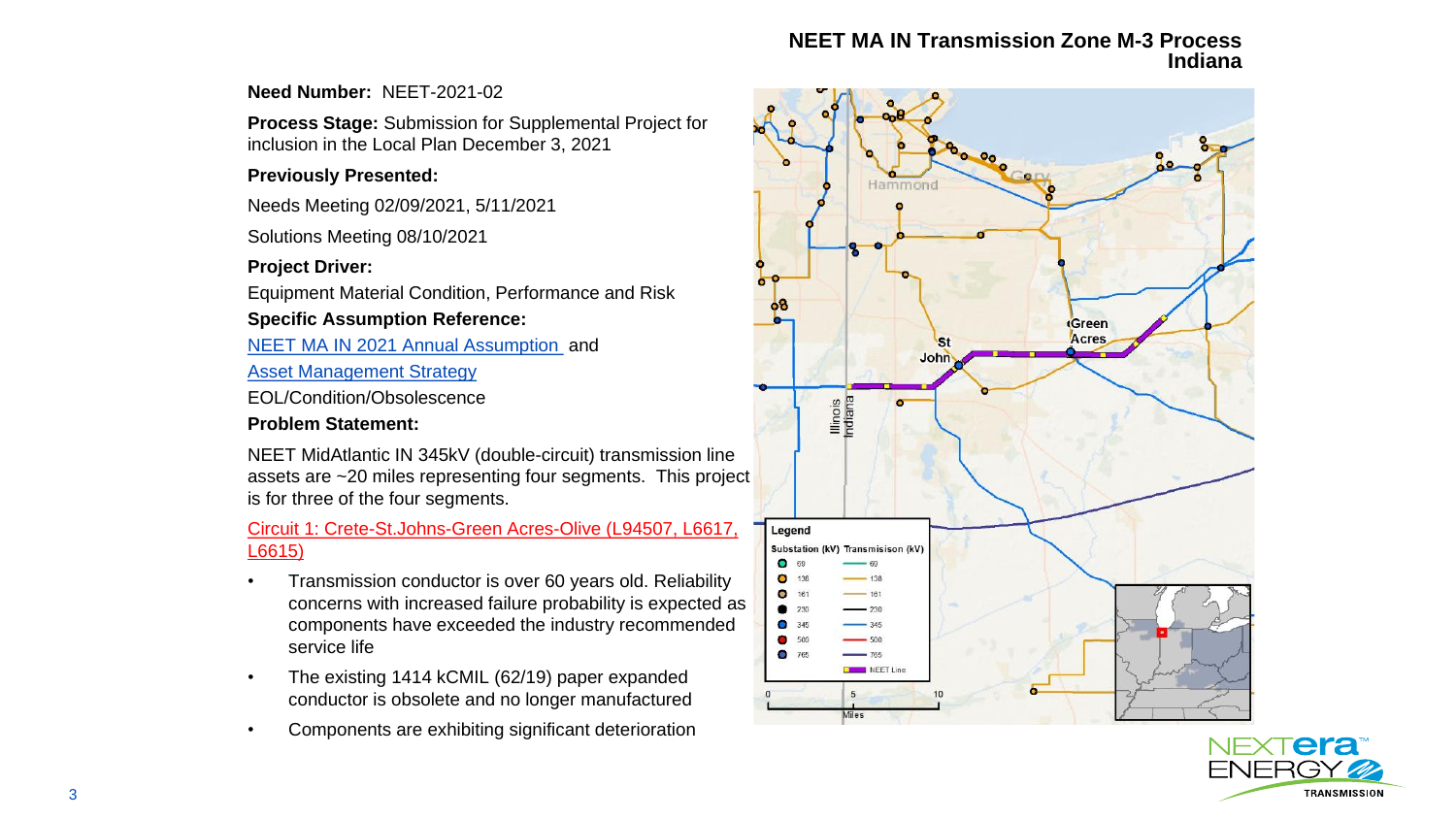#### **NEET MA IN Transmission Zone M-3 Process Indiana**

#### **Need Number:** NEET-2021-02

**Process Stage:** Submission for Supplemental Project for inclusion in the Local Plan December 3, 2021

#### **Potential Solution:**

Reconductor Circuit 1 of the ~20 mile double-circuit lines from Crete-St.Johns-Green Acres-Olive (L94507, L6617, L6615) with new conductor:

- Facility Before: 1414 ACSR Paper Expanded Conductor
- Facility After: 2 x 1033.5 ACSS "Curlew" Conductor
- The Circuit Rating is limited by Substation Equipment

## **Estimated Project Cost: ~**\$11.5M<sup>1</sup>

### **Alternatives Considered:**

• Do Nothing: Maintain existing condition with elevated risk of failure and limited options for repair during an event due to obsolesce of conductor (Not Feasible)

### **Supplemental Project ID: s2631**

#### **Projected In-Service Date: 6/1/2023**

#### **Project Status: Engineering/Procurement**

#### **Model: 2025 RTEP**

*Footnote 1 – Continuous Extended Double-Circuit Outage; includes AFUDC; Nominal Dollars*